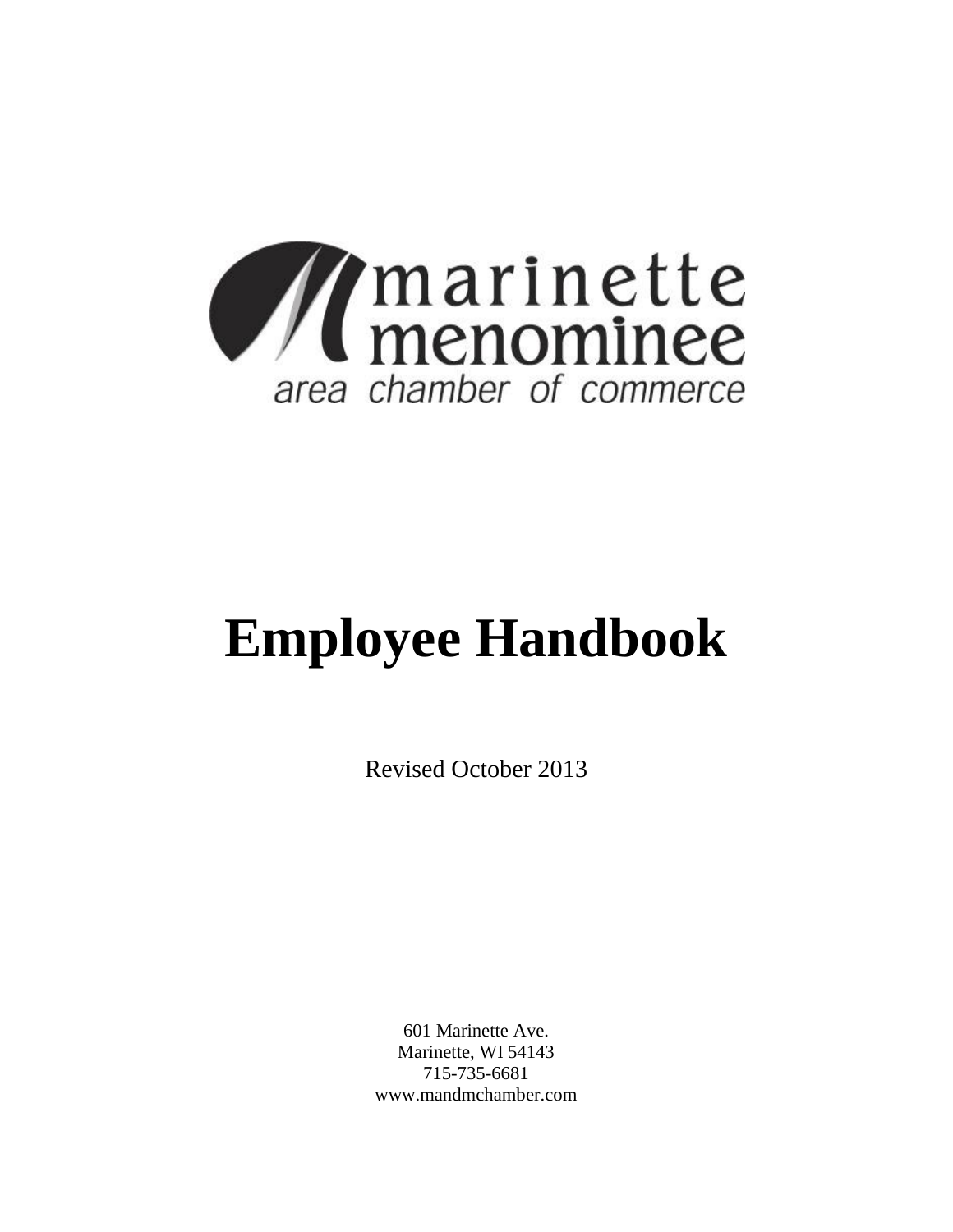# **TABLE OF CONTENTS**

| $\bullet$ |  |
|-----------|--|
|           |  |
| $\bullet$ |  |
|           |  |
|           |  |
|           |  |
|           |  |
|           |  |
|           |  |
|           |  |
|           |  |
|           |  |
|           |  |
|           |  |
|           |  |
|           |  |
|           |  |
|           |  |
|           |  |
|           |  |
|           |  |
|           |  |
|           |  |
|           |  |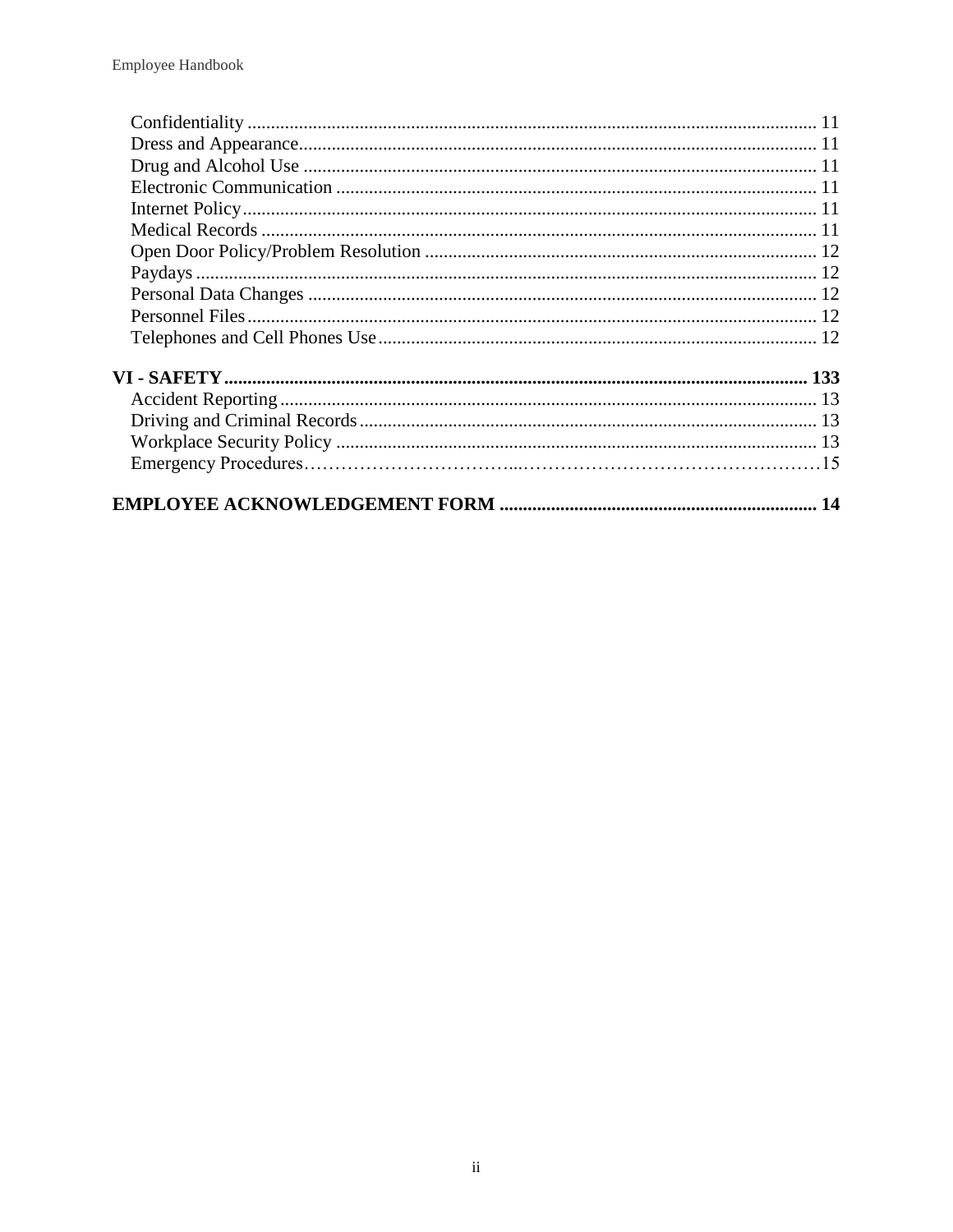# **I. INTRODUCTION**

# <span id="page-3-1"></span><span id="page-3-0"></span>**History**

The MMACC formed in 2005 when the Marinette Chamber of Commerce and the Menominee Chamber of Commerce consolidated. This consolidation created the largest single voice representing the interest common to every small and large industry, profession, service, retail business and community organization in Marinette and Menominee Counties.

The MMACC is a non-profit association whose principle sources of income are from membership dues, programs and services. It is wholly independent and serves as a central source of information and data on a wide variety of business subjects and issues affecting the members and community as a whole.

# <span id="page-3-2"></span>Introductory Statement

This handbook is designed to acquaint you, as an employee, with the chamber and provide you with information about working conditions, employee benefits and some of the policies affecting your employment. You should read, understand and comply with all provisions of the handbook. It describes many of your responsibilities as an employee and outlines the programs developed by the chamber to benefit employees. One of our objectives is to provide a work environment that is conducive to both personal and professional growth.

**No employee handbook can anticipate every circumstance or question about policy. As the MMACC continues to grow, the need may arise to change policies described in the handbook. The chamber therefore reserves the right to revise, supplement, or rescind any policies or portion of the handbook from time to time as it deems appropriate, at its sole and absolute discretion. Employees will be notified of such changes as they occur.** 

# <span id="page-3-3"></span>Equal Employment Opportunity

In order to provide equal employment and advancement opportunities to all individuals, employment decisions at the MMACC will be based on merit, qualifications and abilities. Except where required or permitted by law, employment practices will not be influenced or affected by an applicant or employee's race, color, religion, ancestry, sex, national origin, age, disability, marital status, arrest or conviction record, honesty testing, pregnancy or childbirth, genetic predisposition or carrier status, sexual orientation, military service, use of lawful products, or any other characteristic protected by law.

This policy governs all aspects of employment, including selection, job assignment, compensation, discipline, termination and access to benefits and training.

<span id="page-3-4"></span>Any employees with questions or concerns about any type of discrimination in the workplace are encouraged to bring these issues to the attention of the Executive Director. Employees can raise concerns and make reports without fear of reprisal. Anyone found to be engaging in any type of unlawful discrimination will be subject to disciplinary action, up to and including termination of employment.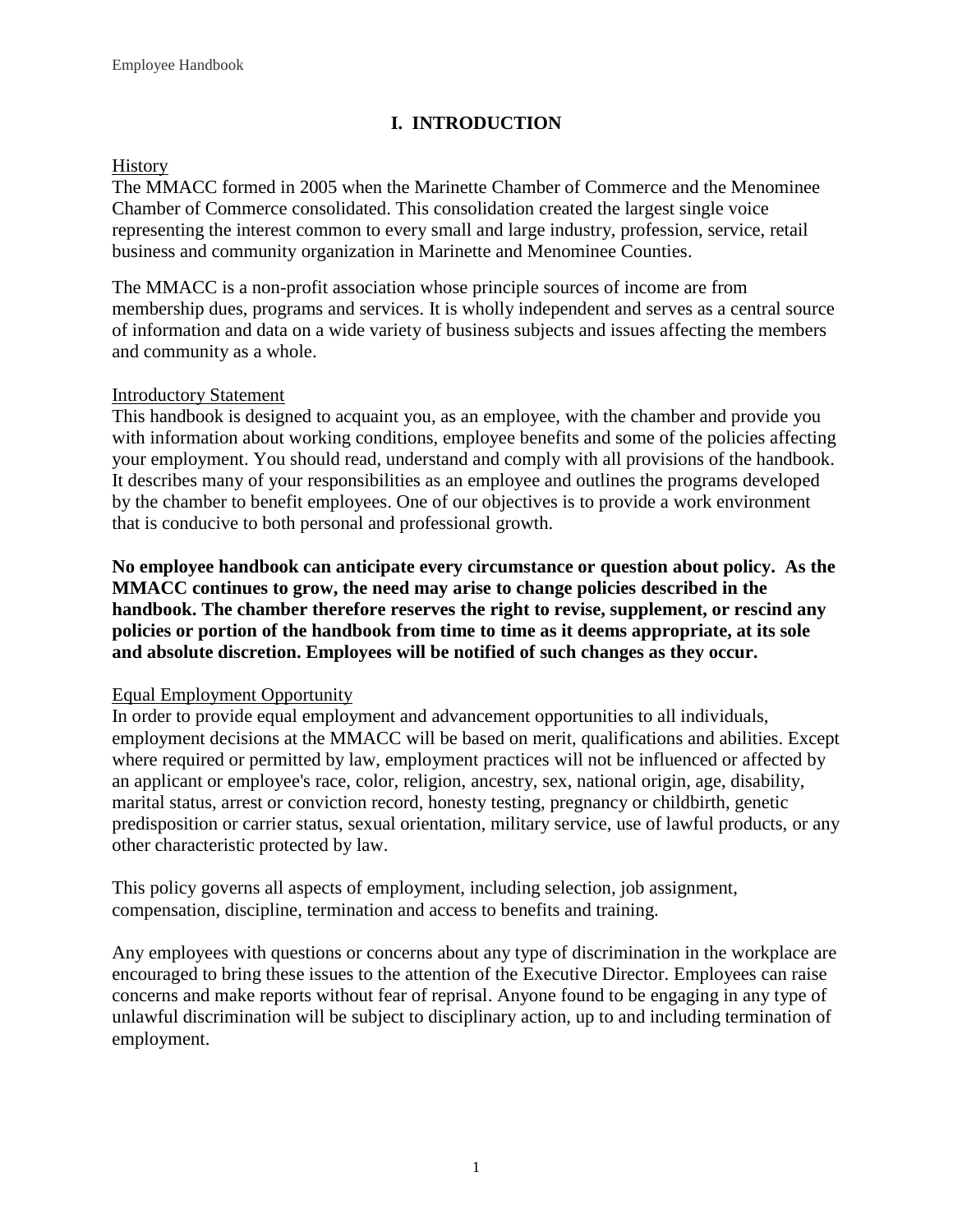# **II – BENEFITS**

## <span id="page-4-0"></span>Benefits Summary

Eligible employees at the chamber are provided a wide range of benefits. Several of the programs (such as social security, workers compensation and unemployment insurance) cover all employees in the manner prescribed by law.

Benefits eligibility is dependent upon a variety of factors, including employee classification. The Executive Director can identify the programs for which you are eligible. Details of many of these programs can be found elsewhere in the employee handbook.

Some benefit programs require contributions from the employee.

# <span id="page-4-1"></span>Business Travel Expense

The MMACC will reimburse employees for reasonable business travel expenses incurred while on assignments away from the normal work location. All business travel except local travel must be approved in advance by the Executive Director.

The MMACC will reimburse employees for all miles driven on chamber business at the rate in conformance of the IRS guidelines.

Employees whose travel plans have been approved are responsible for making their own travel arrangements.

When approved, the actual costs of travel, meals, lodging and other expenses directly related to accomplishing business travel objectives will be reimbursed by the MMACC. Employees are expected to limit expenses to a reasonable amount.

When travel is completed, employees should submit completed travel expense reports within five days. Expense reports should be accompanied by receipts for all individual expenses.

Expense reports must be submitted on a timely basis to the Executive Director for approval and payment.

## Minor Out of Pocket Expense Reimbursement

It is the policy of the Chamber to reimburse Chamber staff when they have incurred expenses for Chamber business-related activities. All reports must be formally approved by the Executive Director.

## <span id="page-4-2"></span>Educational Assistance

It is the policy of the MMACC to foster the educational growth of its employees. The MMACC will consider educational assistance requests to qualified employees. Approval for seminars, conferences, and classes must be applied for in advance and approved by the Executive Director. Reimbursement for such will be rendered upon the submission of receipts and evidence of attendance.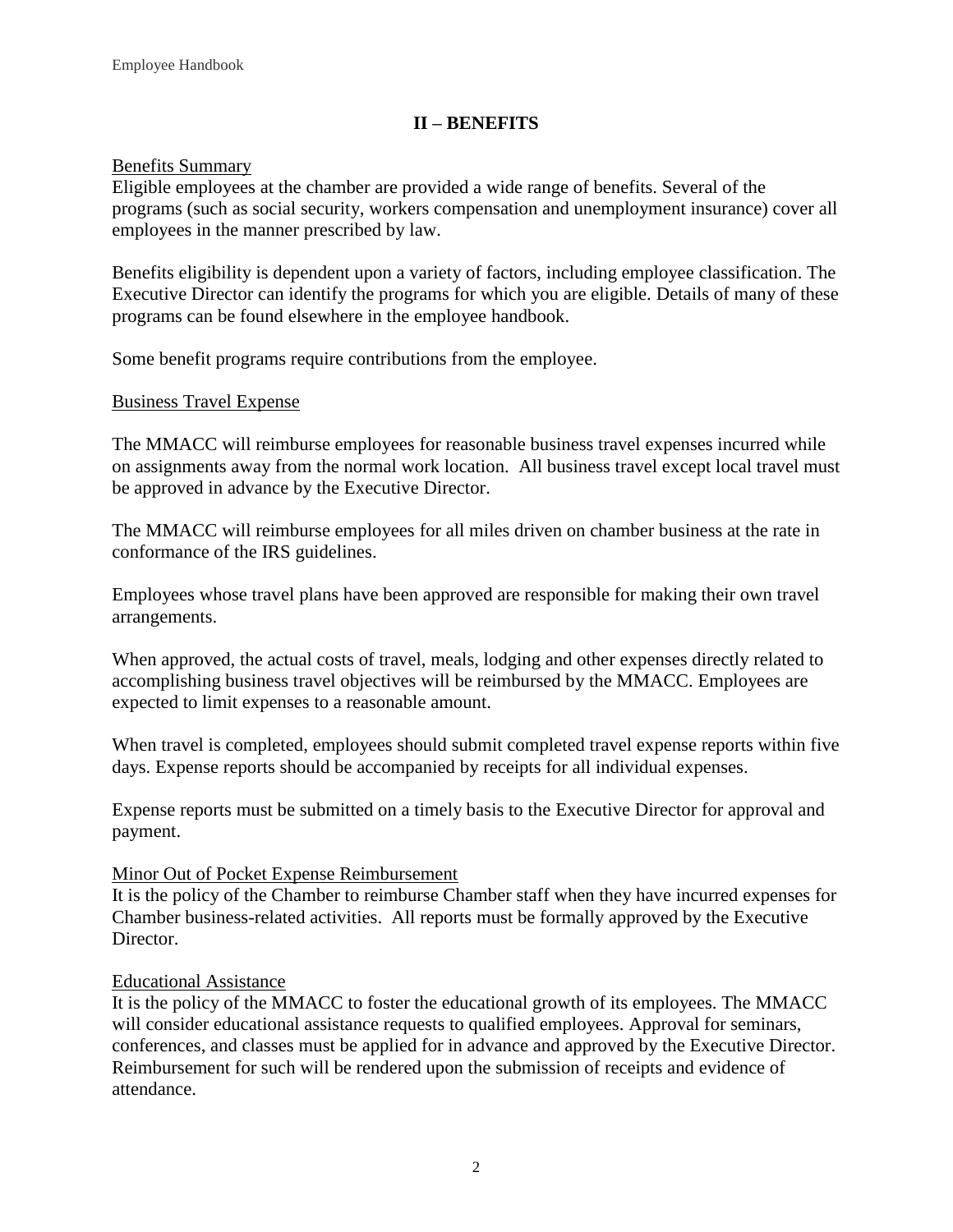# <span id="page-5-0"></span>Holidays

The MMACC will grant paid time-off to all eligible employees on the holidays listed below. New Year's Eve (December 31) New Year's Day Memorial Day (last Monday in May) Independence Day (July 4) Labor Day (first Monday in September) Thanksgiving (fourth Thursday in November) Day after Thanksgiving Christmas Eve Day (December 24) Christmas (December 25) Floating Holiday

Holidays that fall on Saturday will be observed on Friday; holidays that fall on Sunday will be observed on Monday.

To be eligible for holiday pay, an employee must have completed their probationary period (60 days).

Holiday pay will be calculated similar to vacation pay and will only apply if the holiday falls on one of your regularly scheduled workdays.

Paid time off for holidays will not be counted as hours worked for the purpose of determining overtime.

# <span id="page-5-1"></span>Short Term Disability (Sick Leave)

Regular full-time employees (40 hours/week) will receive 100% of their salary during the first 30 days of a disabling accident or illness. After the first 30 calendar days, the employee will receive 66 2/3 % for the next 30 days. A physician's statement may be required before payment is made.

# <span id="page-5-2"></span>Vacation

Vacation time-off with pay is available to eligible employees to provide opportunities for rest, relaxation and personal pursuits.

Vacation is granted on a fiscal year basis from October 1 to September 30.The amount of paid vacation time employees receive each fiscal year may increase with the length of their employment as shown in the following schedule.

# Vacation Earning Schedule

| Years of Eligible Service as of October 1 | Vacation Days Each Year             |  |  |
|-------------------------------------------|-------------------------------------|--|--|
| 3 months (90 days)                        | 1 day per month of service (max 10) |  |  |
| $1-5$ years                               | 10 days                             |  |  |
| $6-11$ years                              | 15 days                             |  |  |
| 12 years or more                          | 20 days                             |  |  |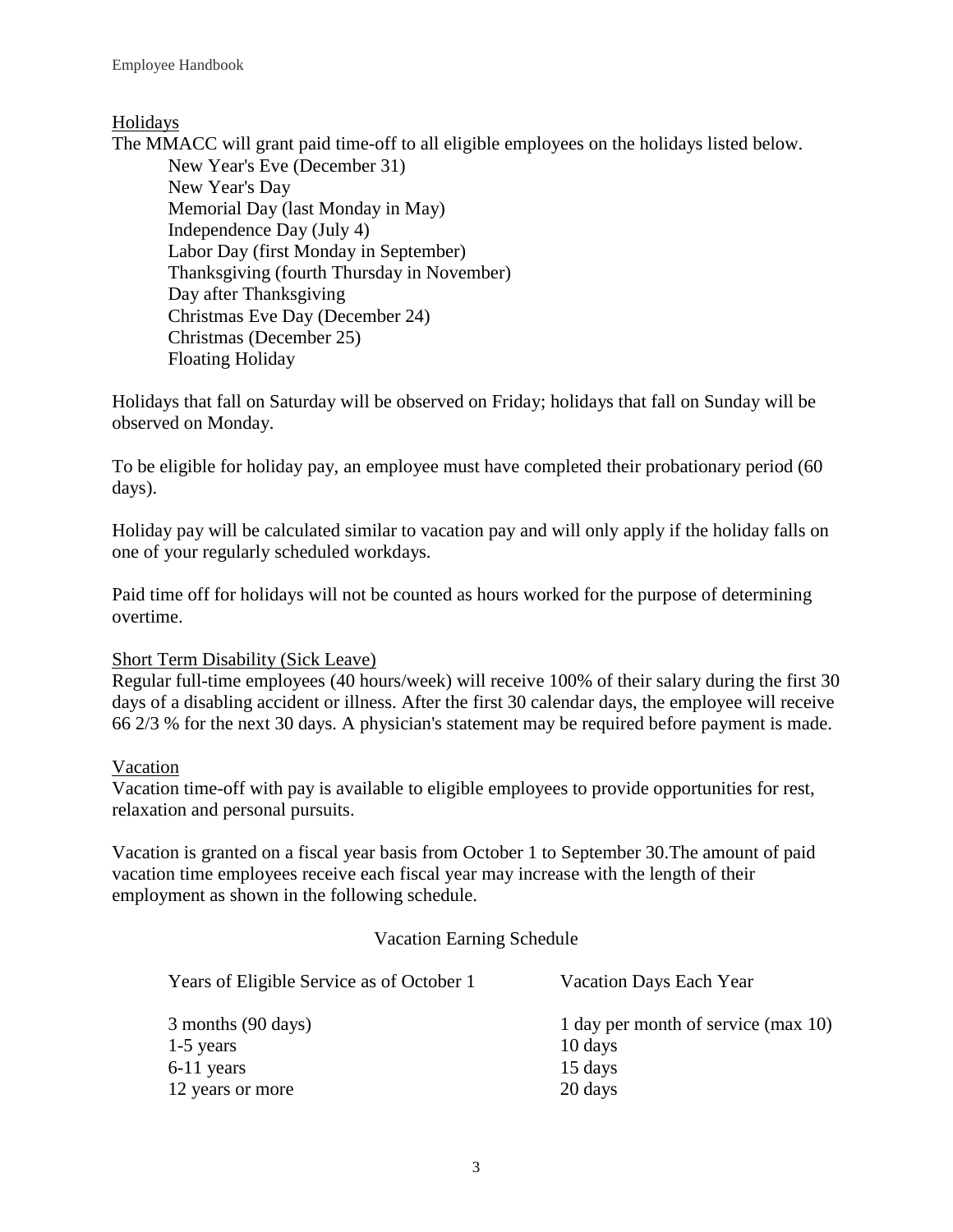During the fiscal year eligible regular full-time (40 hours/week) employees shall earn vacation on the basis of 1/12 for each full calendar month worked according to the schedule above for 5 years and under. (A calendar month worked is defined as being in pay status at least 80 hours.) New full-time employees hired during the year are eligible to earn vacation following their first 3 months of employment on the basis of 1 day for each full month worked with a maximum of 10 days earned. New part-time employees will earn vacation time at a prorated rate of 1/12 for every 2 full calendar months worked according to the schedule above with a maximum of 6 days earned for 5 years and under.

With the approval of the Executive Director, vacations may be taken at any time during the year. The minimum increment is 1/2 day.

Vacations must be taken during the fiscal year in which it is earned. No vacations may be carried over into the next fiscal year nor will unused vacation be paid. If a paid holiday falls within the employee's vacation period, that day shall not be counted as a day of vacation.

If any full-time or part-time employee quits, retires, or is otherwise terminated, the employee will be paid for any vacation earned but not yet taken. Vacation time taken off but not yet earned, will be deducted from a terminating employee's final check.

Vacation pay for regular full-time employees will be the employee's straight time pay rate. Vacation pay for regular part-time employees will be their current hourly rate times their daily rate. The daily rate is the average hours in pay status per day in the previous fiscal year.

Vacation days must be used up prior to requesting a day off without pay. Days off without pay will be considered on a case by case basis.

# **III – EMPLOYMENT POLICIES**

## <span id="page-6-1"></span><span id="page-6-0"></span>Anti-Harassment Policy

Sexual harassment constitutes discrimination and is illegal under federal, state and local laws. For the purposes of this policy, sexual harassment is defined, as in the Equal Employment Opportunity Commission Guidelines, as unwelcome sexual advances, requests for sexual favors; and other verbal or physical conduct of a sexual nature when, for example: (i) submission to such conduct is made either explicitly or implicitly a term or condition of an individual's employment; (ii) submission to or rejection of such conduct by an individual is used as the basis for employment decisions affecting such individual; or (iii) such conduct has the purpose or effect of unreasonably interfering with an individual's work performance or creating an intimidating, hostile or offensive working environment.

The MMACC has committed to providing a work environment that is free of discrimination and unlawful harassment. Harassment on the basis of any other protected characteristic is also strictly prohibited. Under this policy, harassment is verbal or physical conduct that denigrates or shows hostility or aversion toward an individual because of his/her race, color, religion, ancestry,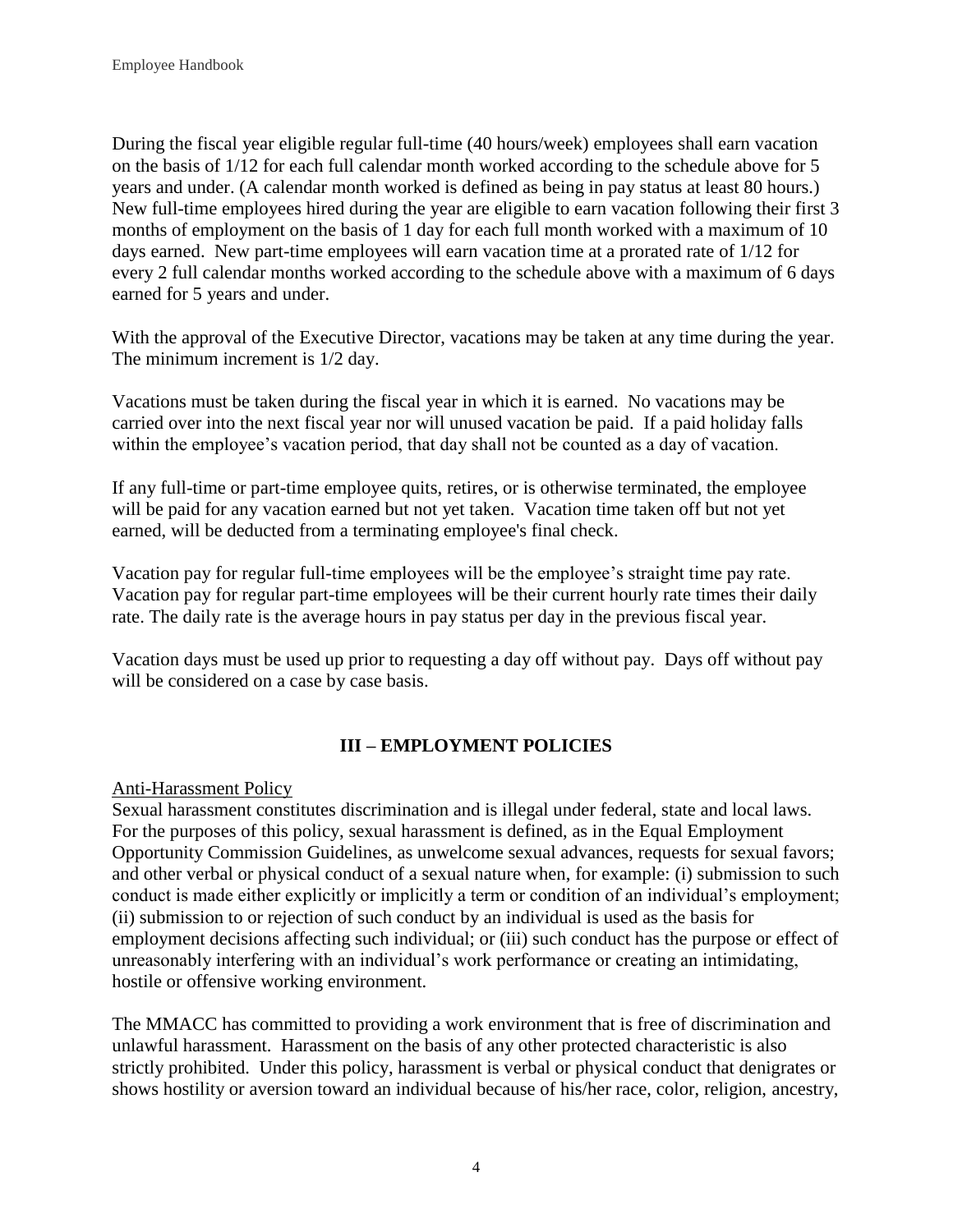sex, national origin, age, disability, marital status, pregnancy or childbirth, genetic predisposition or carrier status, sexual orientation or any other characteristic protected by law or that of his/her relatives, friends or associates, and that: (i) has the purpose or effect of creating an intimidating, hostile or offensive work environment; (ii) has the purpose or effect of unreasonably interfering with an individual's work performance; or (iii) otherwise adversely affects an individual's employment opportunities.

Any employee who wants to report an incident of sexual or other unlawful harassment should promptly report the matter to the Executive Director. If the Executive Director is unavailable or the employee believes it would be inappropriate to contact that person, the employee should immediately contact the MMACC President. Employees can raise concerns and make reports without fear of reprisal for a bona fide complaint.

Misconduct constituting harassment, discrimination or retaliation will be dealt with promptly and appropriately.

# <span id="page-7-0"></span>Attendance and Punctuality

To maintain a safe and productive work environment, the MMACC expects employees to be reliable and to be punctual in reporting for scheduled work. Absenteeism and tardiness place a burden on other employees and on the chamber. In the rare instances when employees cannot avoid being late to work or are unable to work as scheduled, they should notify their supervisor as soon as possible in advance of the anticipated tardiness or absence.

Poor attendance and excessive tardiness are disruptive. Either may lead to disciplinary action, up to and including termination of employment.

## <span id="page-7-1"></span>Employment Application

The MMACC relies upon the accuracy of information contained in the employment application, as well as the accuracy of other data presented throughout the hiring process and employment. Any misrepresentations, falsifications, or material omissions in any of this information or data may result in the MMACC's exclusion of the individual from further consideration for employment or, if the person has been hired, termination of employment.

# <span id="page-7-2"></span>Employment Category Definitions

It is the intent of the MMACC to clarify the definitions of employment classifications so that employees understand their employment status and benefit eligibility. These classifications do not guarantee employment for any specified period of time. Accordingly, the right to terminate the employment relationship at will at any time is retained by both the employee and the MMACC.

Each employee is designated as either Nonexempt or Exempt from federal and state wage and hour laws. Nonexempt employees are entitled to overtime pay under the specific provisions of federal and state laws. Exempt employees are excluded from specific provisions of federal and state wage and hour laws.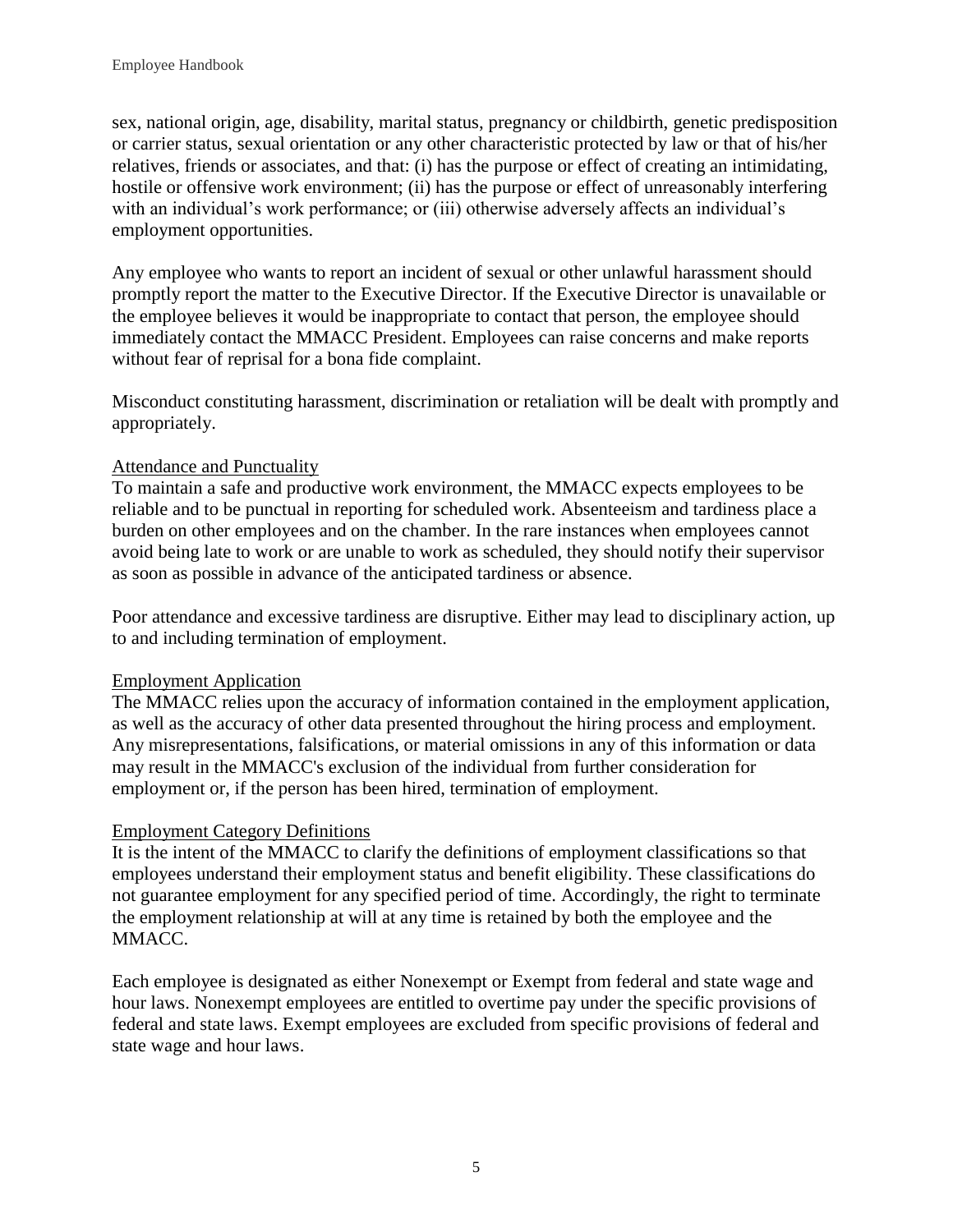In addition to the above categories, each employee will belong to one other employment category:

- <span id="page-8-0"></span>• Regular full-time employees  $-40$  hours/week Employees who are not in a temporary status and who are regularly scheduled to work a full time schedule. Regular full-time employees are eligible to participate in the MMACC's benefit package, subject to the terms, conditions and limitations of each benefit program.
- <span id="page-8-1"></span>• Regular part-time employees – Minimum 25 hours/week or more Employees scheduled to work less than 40 hours per week on a regular or as needed basis. Part-time employees who are scheduled to work at least 25 hours per week (and/or who average 25 hours per week during the past calendar year) are eligible for pro rata vacation and holiday pay.
- <span id="page-8-2"></span>• Contract employees

Employees hired to fill a contract granted to the MMACC through county funding, state funding, federal funding or time limited grants. Contract employees' wages, hours and benefits are individually negotiated depending on the funding and time limitations of the contract. Contract employees are subject to the same schedules, rules and procedures as regular employees.

<span id="page-8-3"></span>• Temporary employees

Employees hired as interim replacements, to temporarily supplement the work force, or to assist in the completion of a specific project. Employment assignments in this category are of a limited duration. Employment beyond any initially stated period does not in any way imply a change in employment status. Temporary employees retain that status unless and until notified of a change. Temporary employees will receive all legally mandated benefits (such as workers' compensation insurance, unemployment insurance, and social security), but they are ineligible for all of the chambers other benefit programs.

<span id="page-8-4"></span>• Interns

Entry-level employees who will occasionally be hired for the purpose of providing experience in the job market and/or their specific field. Interns will receive all legally mandated benefits (such as workers' compensation insurance, unemployment insurance, and social security) but they are ineligible for the chamber's other benefit programs.

# <span id="page-8-5"></span>Immigration Law Compliance

The MMACC has committed to employing only United States citizens and aliens who are authorized to work in the United States and does not unlawfully discriminate on the basis of citizenship or national origin.

In compliance with the Immigration Reform and Control Act of 1986, each new employee, as a condition of employment, must complete the Employment Eligibility Verification form I-9 and present documentation establishing identity and employment eligibility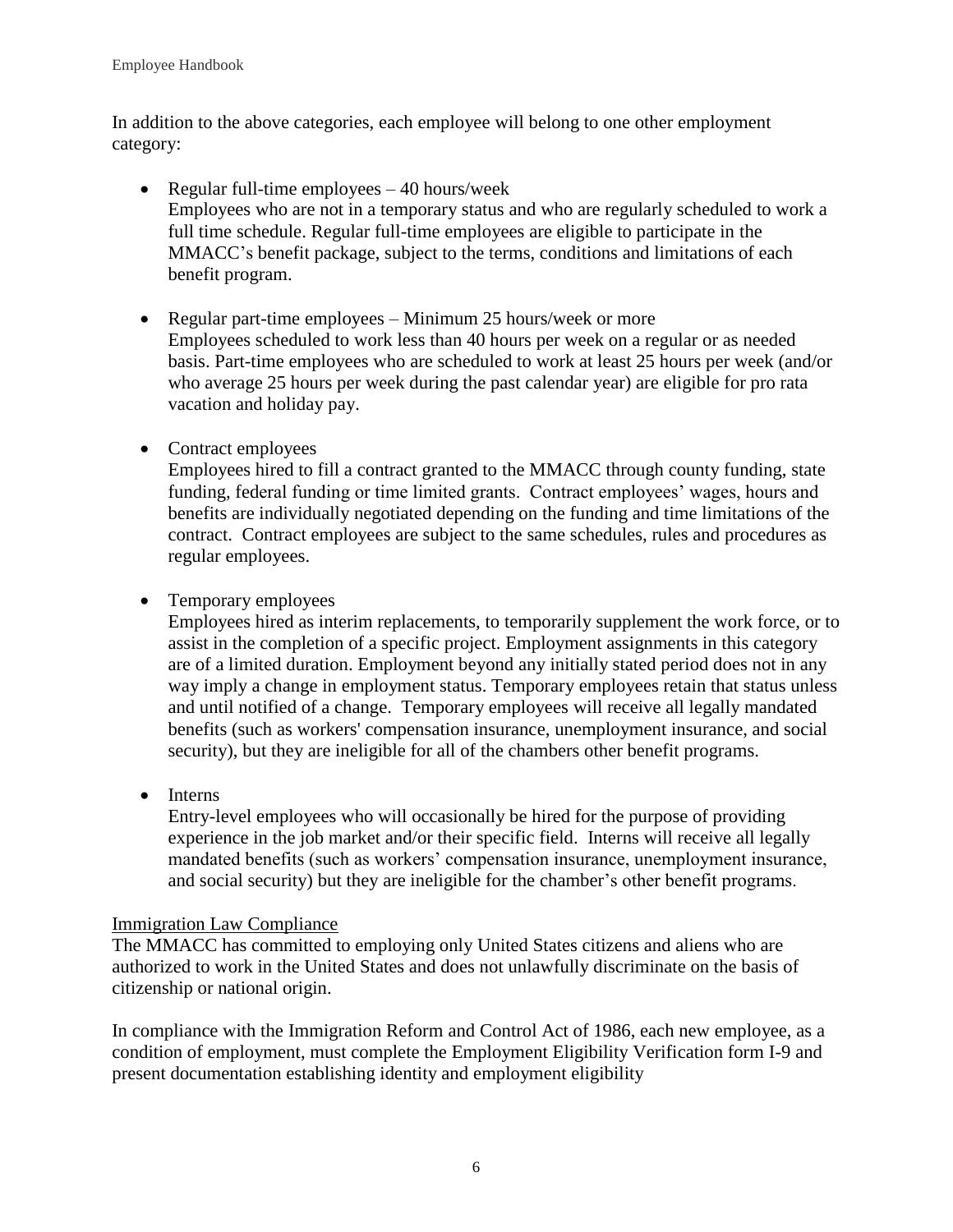# Non-Smoking Policy

The MMACC has implemented a Non-Smoking Policy. It provides our employees and guests with a clean and healthy indoor environment. Smoking is prohibited inside the chamber. This policy applies equally to all employees, customers and visitors.

# <span id="page-9-0"></span>Performance Review

Periodic evaluations are an important part of the employment relationship. This is an opportunity to let each employee know how he/she is doing, how performance may be improved and to receive input from the employee concerning any job difficulties that may be occurring.

It is the intent of the chamber to evaluate each employee annually. Some of the job factors that are reviewed are: accuracy, quality of work, quantity of work, dependability, adaptability, job knowledge, organization, judgment, initiative, ability to get along with others, attitude and attendance.

# <span id="page-9-1"></span>Rules of Conduct

Employees can be discharged immediately for a variety of situations including poor performance. The disciplinary process does not impact the at-will status of an employee.

Acts of misconduct will result in disciplinary action, up to and including discharge. The following list merely provides examples of situations that may result in disciplinary action and is not exhaustive:

- Excessive Absenteeism or Tardiness
- Breach of Confidence
- Damage to Property
- Fighting, Threats, or Weapons
- Fraud
- Dishonesty or False Statements
- Harassment
- Insubordination
- Misuse of Property
- Substance Abuse
- Theft
- Unlawful Activity
- Unsafe Work Practices
- Other applicable misconduct.

## <span id="page-9-2"></span>Separation of Employment

Separation of employment is an inevitable part of personnel activity within any organization, and many of the reasons for separation are routine. Below are examples of some of the most common circumstances:

 Resignation - Employment separation is initiated by an employee who chooses to leave the organization voluntarily. Although advance notice is not required, the chamber would appreciate at least two weeks written resignation from all employees. An employee who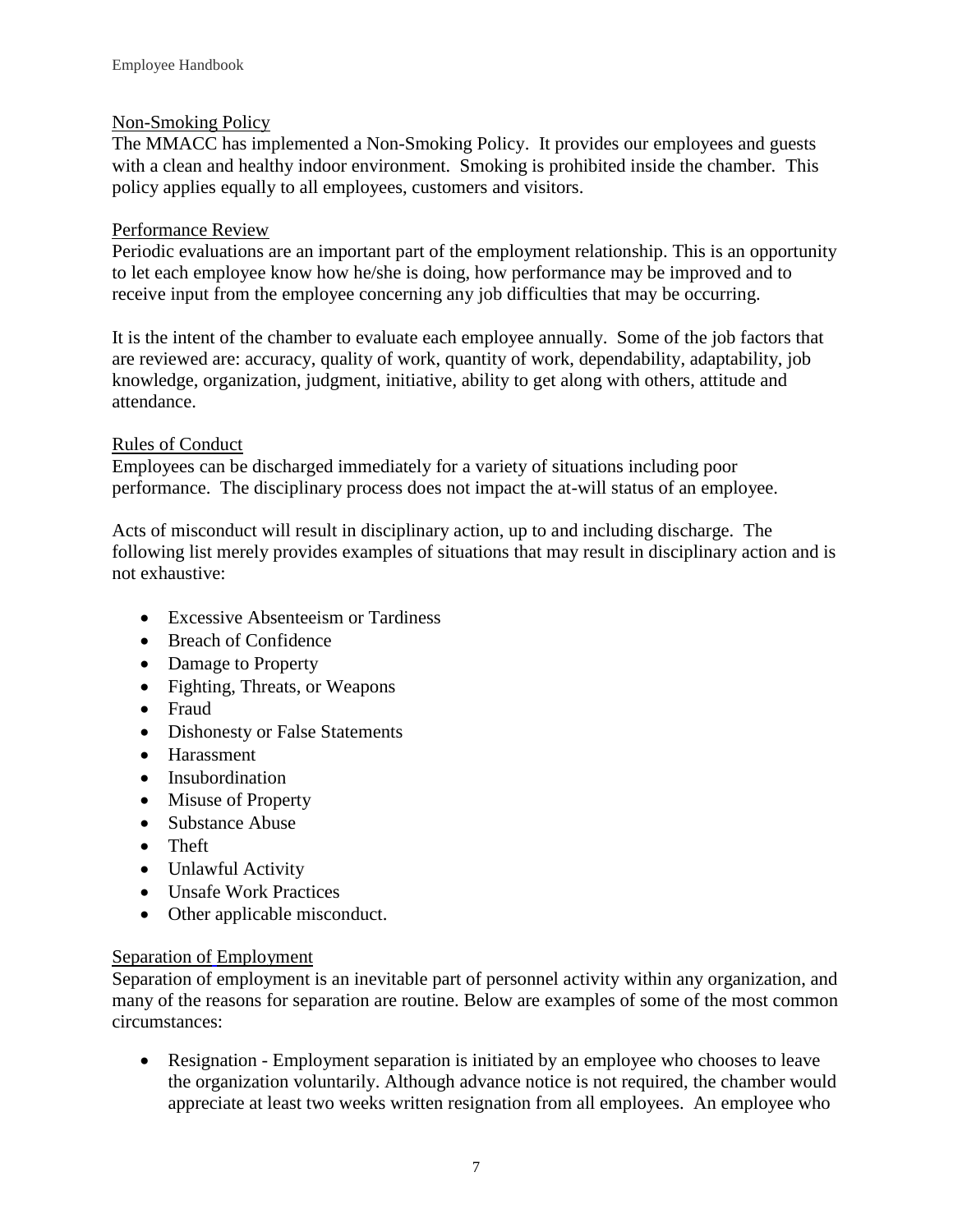does not report for work or call in his/her absence for three consecutive work days will be considered to have resigned from employment.

- Discharge/Dismissal Employment separation is initiated by the organization. Management reserves the right to discharge employees. Any employee who has not worked (regardless of the reason) for six consecutive months will be terminated.
- Retirement Voluntary retirement from active employment status is initiated by the employee.

Since employment with the MMACC is based on mutual consent, both the employee and the MMACC has the right to terminate employment at will, with or without cause, at any time. Employees will receive their final pay in accordance with the applicable state law.

Employee benefits will be affected by employment termination in the following manner. All accrued, vested benefits that are due and payable at termination will be paid. Some benefits may be continued at the employee's expense if the employee so chooses. The employee will be notified in writing of the benefits that may be continued and of the terms, conditions and limitations of such continuance.

# <span id="page-10-0"></span>Work Schedules

In order to serve the members and surrounding community, the regular office hours will be from 8:30 a.m. until 4:30 p.m. Monday through Friday. These hours are exclusive of a lunch break. Some nights and weekends may be required for the employees to work.

# Introductory/Training Period

The first 60 days of employment will be designated as an introductory and training period. Your performance will be evaluated at the end of this period. Your introductory/training period may be extended based on management discretion.

## Flex Work Schedule

Flextime scheduling is available in some cases to allow exempt employees and in some cases non-exempt employees to vary their starting and ending times each day within established limits. Employees should consult with their supervisor to determine if flextime scheduling is possible for their situation.

## Inclement Weather

The MMACC will make every effort to maintain normal work hours during inclement weather. When an inclement weather condition exists, employees are expected to use their own best judgment concerning their safety and welfare in traveling to and from work. When it is not possible for an employee to work his/her scheduled hours due to snow conditions or other inclement weather situations, the employee must inform the Executive Director of this as soon as possible. On occasion, it may be necessary for the Executive Director to order that the MMACC be closed during an inclement weather emergency.

All full-time employees will be paid for such time off, part-time employees will be paid for the hours they were scheduled to work on that day.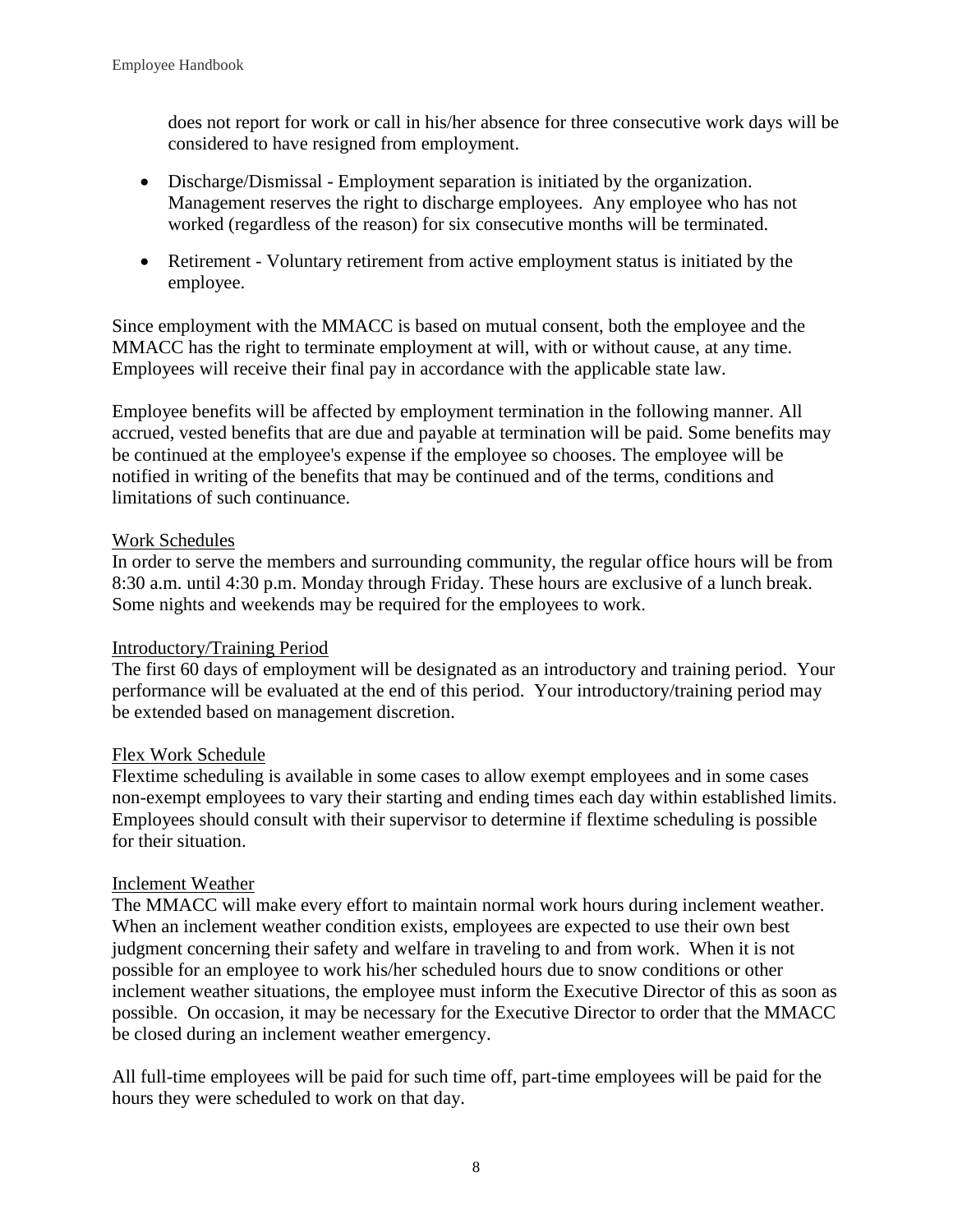# **IV – LEAVES**

## <span id="page-11-1"></span><span id="page-11-0"></span>Absence for Voting Leave

Employees entitled to vote in an election shall inform their supervisor before the election day of any intended absence from work in order to vote if they expect any conflict between their work schedule and the exercise of voting rights in any election for any public office. The supervisor may designate the time of day for the absence when the polls are open and adjust the employee's schedule and pay as needed, to ensure that they will have the opportunity to vote.

#### <span id="page-11-2"></span>Bereavement Leave

If an employee needs to take time off due to the death of an immediate family member, the employee should notify their supervisor immediately.

Up to three days of paid bereavement leave will be provided to eligible employees in the following classification(s):

Regular full-time employees Regular part-time employees (who work a minimum of 25 hours per week) Full-time contract employees

Bereavement pay is calculated the same as vacation pay.

Any employee may, with the Executive Director's approval, use any available earned sick leave or vacation for additional time off as necessary. "Immediate family" is defined as the employee's spouse, parent, child, or sibling or the employee's spouse's parent

## <span id="page-11-3"></span>Jury Duty Leave

The MMACC encourages employees to fulfill their civic responsibilities by serving on jury duty when required. An employee that receives an order to report for jury duty should present the order to their supervisor so proper arrangements can be made in advance. The employee will receive the difference between their normal salary and the compensation retained from the court.

## <span id="page-11-4"></span>Military Leave

The MMACC supports the concept of military leave, requires employees to provide advance notice of military leave, and commits to comply with all applicable laws covering service members.

Leave of Absence The MMACC provides leaves of absence to eligible employees

## Sick Leave/Short-Term Disability

An employee that expects to be absent from work because of illness, accident or emergency should notify their supervisor as soon as possible. If the illness, accident or emergency requires more than one day absence, the employee is to inform their supervisor daily of their progress.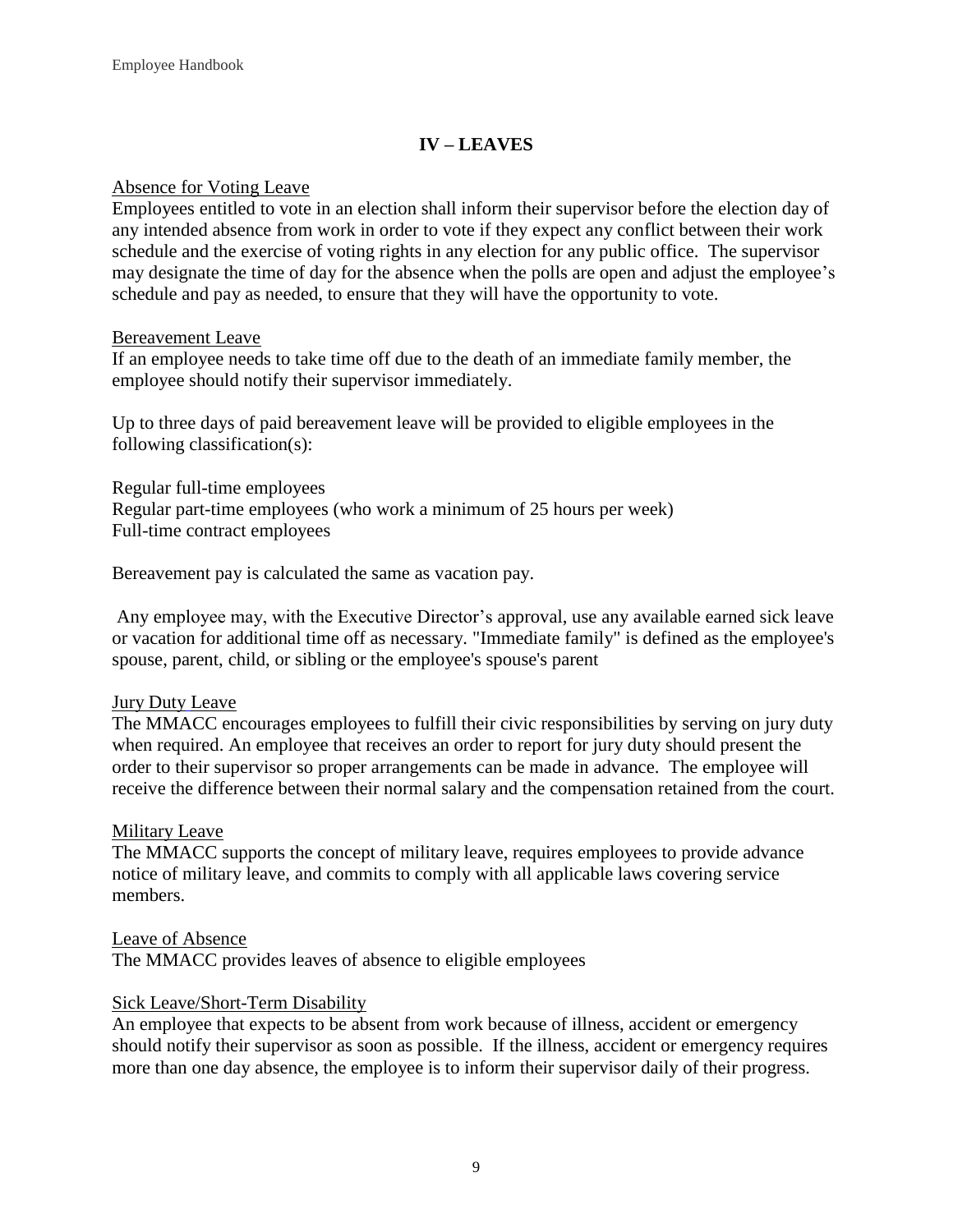Two or more instances of disregard to the above-referenced guidelines may result in termination. Request for personal leave will be evaluated based on a number of factors, including anticipated workload requirements and staffing considerations during the proposed period of absence.

If an employee fails to report to work promptly at the expiration of the approved leave period, the MMACC will assume the employee has resigned.

Paid Sick Days - (Salaried employees only) An employee with a normal work week of 40 hours will receive one paid sick day for every 3 months worked..In one fiscal year an employee will be eligible to receive 4 paid sick days if needed. Sick days cannot be accumulated and must be used in the fiscal year earned.

Sick Pay Eligibility- (Salaried employees only) new employees are not eligible to receive sick day benefits during the first 60 days of employment

Full-time employees of the MMACC shall be entitled to sick leave with pay at the rate of one work day for each 3 months of service completed, which is equal to 4 sick days in a fiscal year.

Regular part-time employees shall be entitled to sick leave on a prorated basis upon completion of 3 months of service. The prorated basis is a half day paid sick leave for each two months worked. The employee will accumulate three days of paid sick leave in a fiscal year following the above policy.

Temporary employees shall not be entitled to sick leave pay.

# <span id="page-12-0"></span>Family and Medical Leave Act

The Family and Medical Leave Act is designed to help employees balance their work and family responsibilities by allowing them to take reasonable unpaid leave for certain family and medical reasons. It also seeks to accommodate the legitimate interests of employers and promote equal employment opportunity for men and women.

To be eligible, an employee must make this request in writing and submit appropriate documents to their supervisor in advance, if possible, but no later than three working days after the last day of work. Any full time employees are provided up to twelve weeks of unpaid, job-protected leave per year, for the following reasons:

- The birth and care of a newborn child of an employee;
- Placement with the employee of a child for adoption or foster care;
- The care of an immediate family member (spouse, child or parent) with a serious health condition; or
- For the employees own serious health condition.

Employees are eligible for leave if they have worked for their employer at least twelve months, at least 1,250 hours over the past twelve months. Whether an employee has worked a minimum 1,250 hours of service is determined according to FLSA principles for determining compensable hours or work.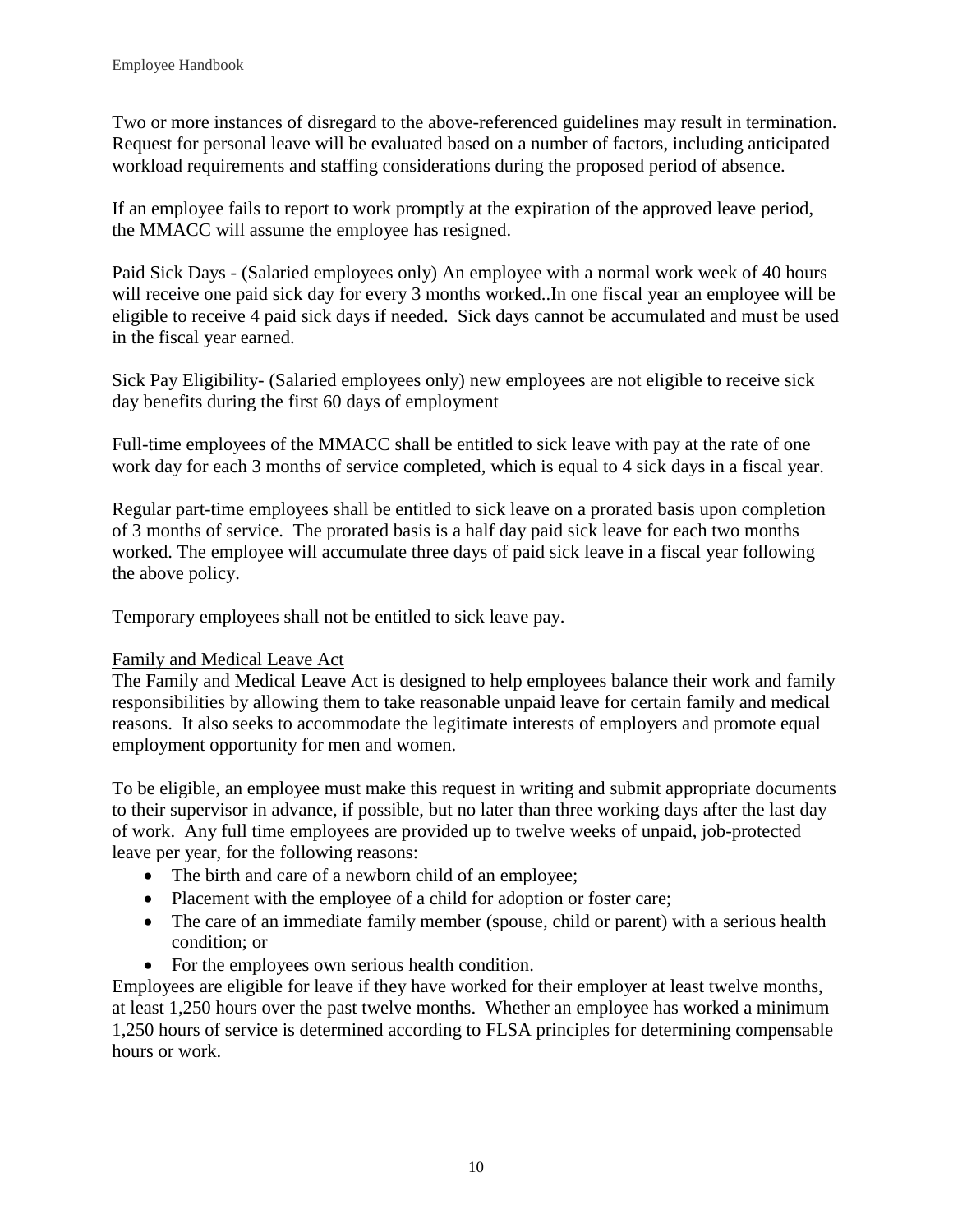# **V – OPERATIONAL ISSUES**

# <span id="page-13-0"></span>Confidentiality

All information considered confidential will not be disclosed to external parties or to employees without a "need to know." If there is a question of whether certain information is considered confidential, the employee should first check with his/her immediate supervisor.

Unauthorized use or disclosure of confidential information may result in discipline, up to and including discharge.

## <span id="page-13-1"></span>Dress and Appearance

Employees are expected to dress in a business-casual, professional manner and have an appropriate professional appearance.

# Drug and Alcohol Use

The MMACC is committed to providing a safe, drug-free environment for its employees. The unlawful manufacture, distribution, dispensation, possession or use of controlled substance or prohibited amounts of alcohol in an employee's system is prohibited in our workplace as a condition of employment. Employees violating such prohibition will be disciplined up to and including discharge.

# <span id="page-13-2"></span>Electronic Communication

Electronic communication is used for official business communication. As such, employees need to use proper grammar and tone, and be business appropriate in their communications.

The computer systems are not private and electronic communication is subject to surveillance by the employer. The chamber reserves the right to access such systems for business-related reasons.

# Internet Policy

All employees are provided with access to the Internet to assist them in performing their jobs. The Internet can be a valuable source of information and research. Use of the Internet, however, must be tempered with common sense and good judgment. Although the Chamber recognizes that the Internet may have useful applications to the Chamber's business, employees should not engage in internet use unless a specific business purpose requires such use. "Surfing the Net" is not a legitimate business activity. Personal use of the Internet may be allowed during breaks or as authorized by an employee's supervisor.

## <span id="page-13-3"></span>Medical Records

The MMACC will take all necessary steps to safeguard the confidentiality of all medical information. Any and all records containing medical information about an applicant or current or former employee are maintained separate and apart from the general personnel files. Access to medical information in these separate files is granted by the Executive Director only to individuals with a valid and documented need to know. In such cases, the Executive Director will grant access to only as much information as is needed to satisfy the individual's specific need for information from the medical information file.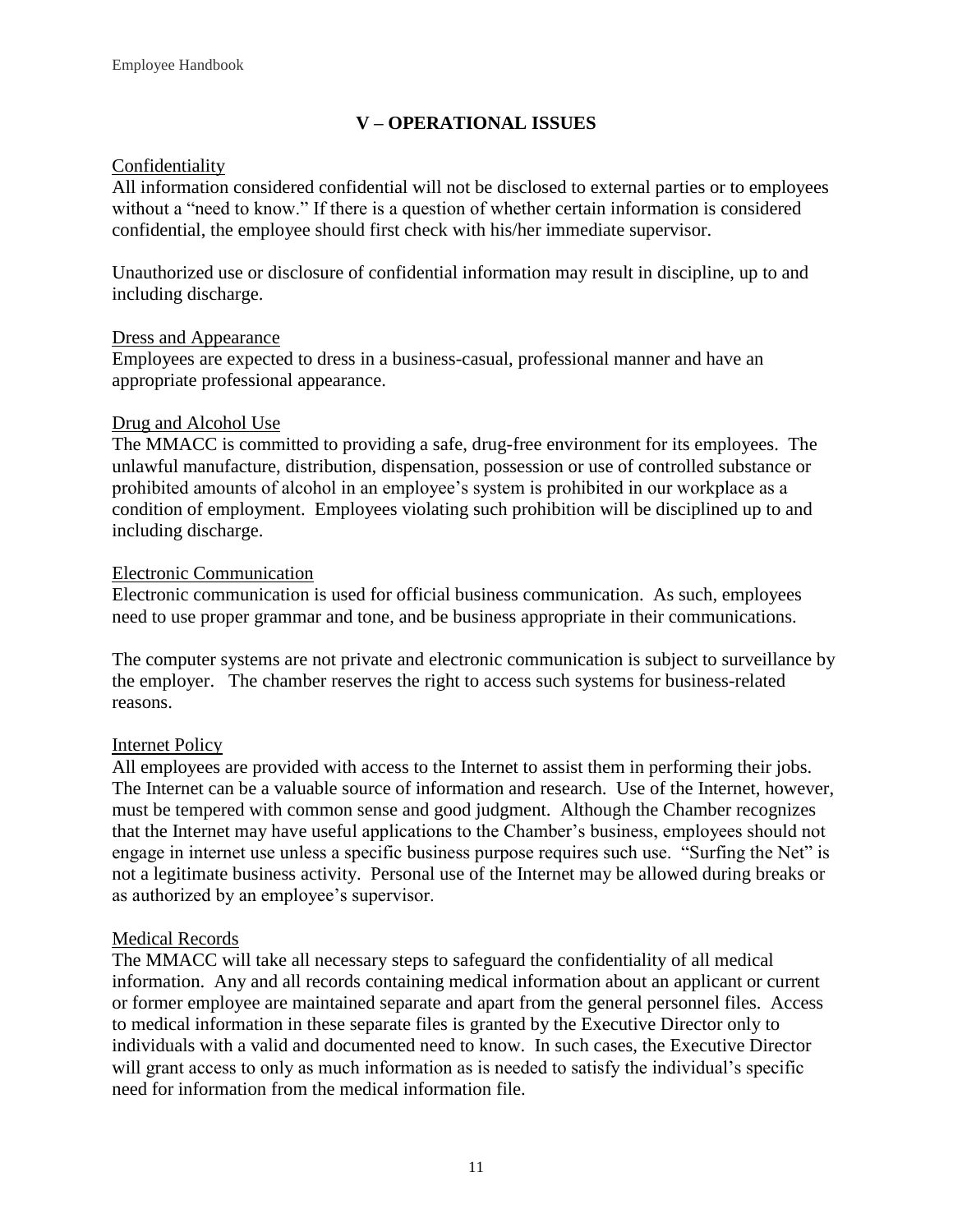# <span id="page-14-0"></span>Open Door Policy/Problem Resolution

Communications is a joint responsibility shared by the MMACC and you. If you have any questions about the information contained in this handbook or about any other aspect of your job, we welcome your questions. Your opinions, suggestions and questions are important to us. Feel free to talk to any member of management about issues that concern you. We will attempt to provide you with honest, straightforward responses to your questions and comments.

## <span id="page-14-1"></span>Paydays

All employees are paid on the 15th and the last day of the month. Each paycheck will include earnings for all work performed through the end of the current payroll period.

In the event that a regularly scheduled payday falls on a day off (such as a weekend or holiday), employees will receive pay on the last day of work before the regularly scheduled payday.

## <span id="page-14-2"></span>Personal Data Changes

It is the responsibility of each employee to promptly notify the chamber of any changes in personal data. Personal mailing addresses, telephone numbers, number and names of dependents, individuals to be contacted in the event on an emergency, educational accomplishments, and other such status reports should be accurate and current at all times.

## <span id="page-14-3"></span>Personnel Files

The MMACC will maintain a personnel file on each employee. The personnel file may include such information as the employee's job application, resume, records of training, documentation of performance appraisals and salary increases, and other employment records.

Personnel files are the property of the MMACC, and access to the information they contain is restricted. Generally, only supervisors and management personnel of the chamber who have a legitimate reason to review information in a file are allowed to do so.

Employees who wish to review their own file should contact the Executive Director. With reasonable advance notice, employees and/or their designated representative may review their own personnel files in the chamber office and in the presence of an individual appointed by chamber to maintain the files.

## <span id="page-14-4"></span>Telephones and Cell Phones Use

Because a large percentage of our business is conducted over the telephone, it is essential to project a professional telephone manner at all times. To assure effective telephone communications, employees should always use the approved greeting, speak in a courteous and professional manner, confirm information received from the caller, and hang up only after the caller has done so.

<span id="page-14-5"></span>Office phones are intended for business usage. Employees may be required to reimburse the chamber for any charges resulting from their personal use of the business telephones.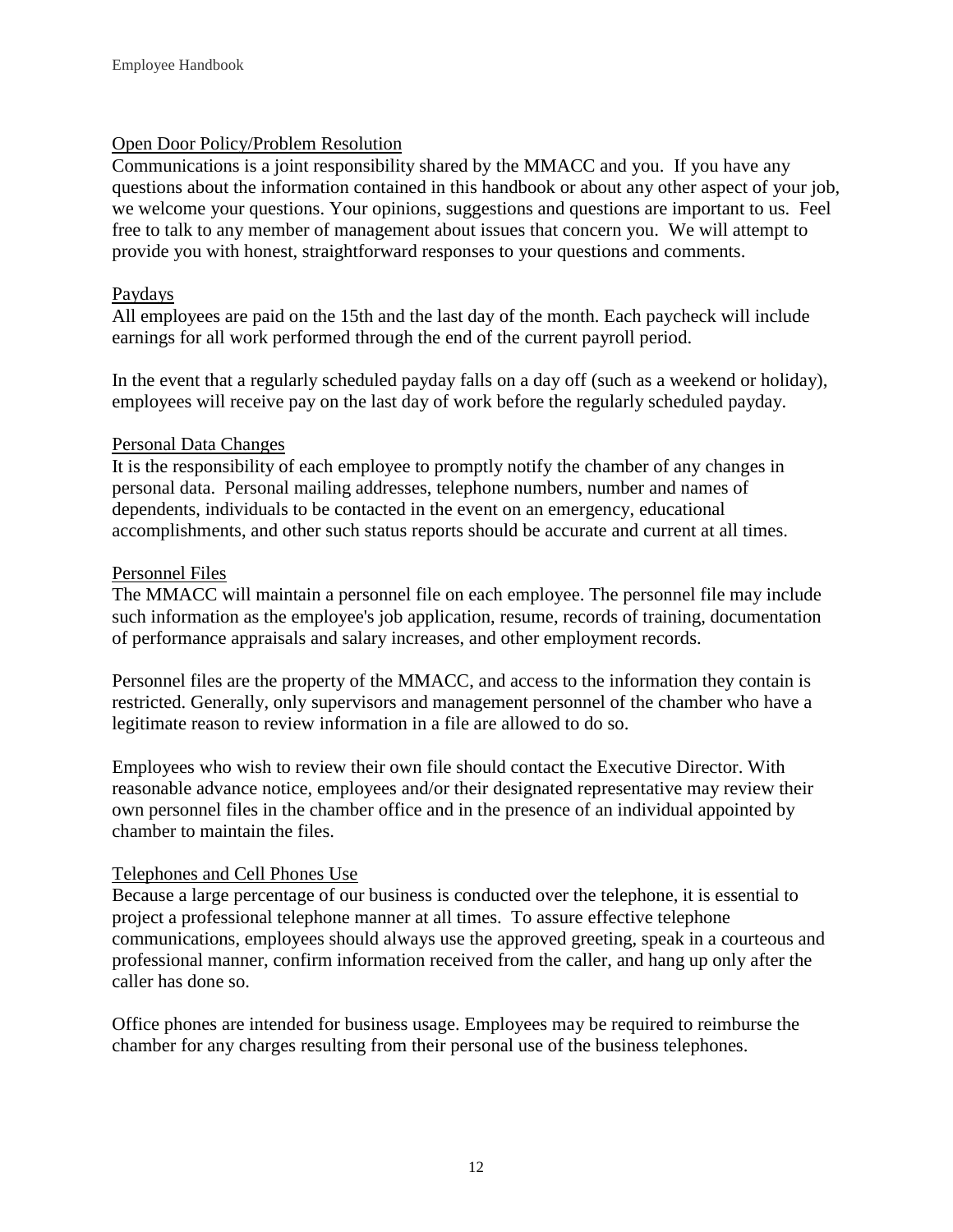# **VI - SAFETY**

## <span id="page-15-0"></span>Accident Reporting

The MMACC is covered under statutory state Worker's Compensation laws. If an employee is injured on the job, the MMACC provides coverage and protection in accordance with the Worker's Compensation law. All work accidents requiring medical attention should be reported immediately to the employee's supervisor or other manager. If that is not possible, the injury will be reported no later than 24 hours.

# <span id="page-15-1"></span>Driving and Criminal Records

The MMACC reserves the right to conduct driving and background checks at any time during employment.

# <span id="page-15-2"></span>Workplace Security Policy

The MMACC strongly believe that all employees should be treated with dignity and respect. Acts of violence will not be tolerated. The organization will promptly respond to any incident or suggestion of violence. An employee, who commits or threatens any violent act against any person while on company premises or at work, will result in disciplinary action, up to and including immediate discharge.

## Emergency Procedures

When a tornado warning sirens for the downtown area of Marinette indicates a tornado in the area, the chamber employees are instructed to go into the bathrooms of the building.

<span id="page-15-3"></span>In the event of emergency such as a fire, gas leak or other problem in the MMACC building, employees are instructed to proceed to the nearest exit, once outside employees should gather on the porch of the Hansen-Onion-Martell Funeral Home. If weather is inclement, and the building will be at risk for some time, employees are instructed to go the Hansen-Onion-Martell Funeral Home for shelter.